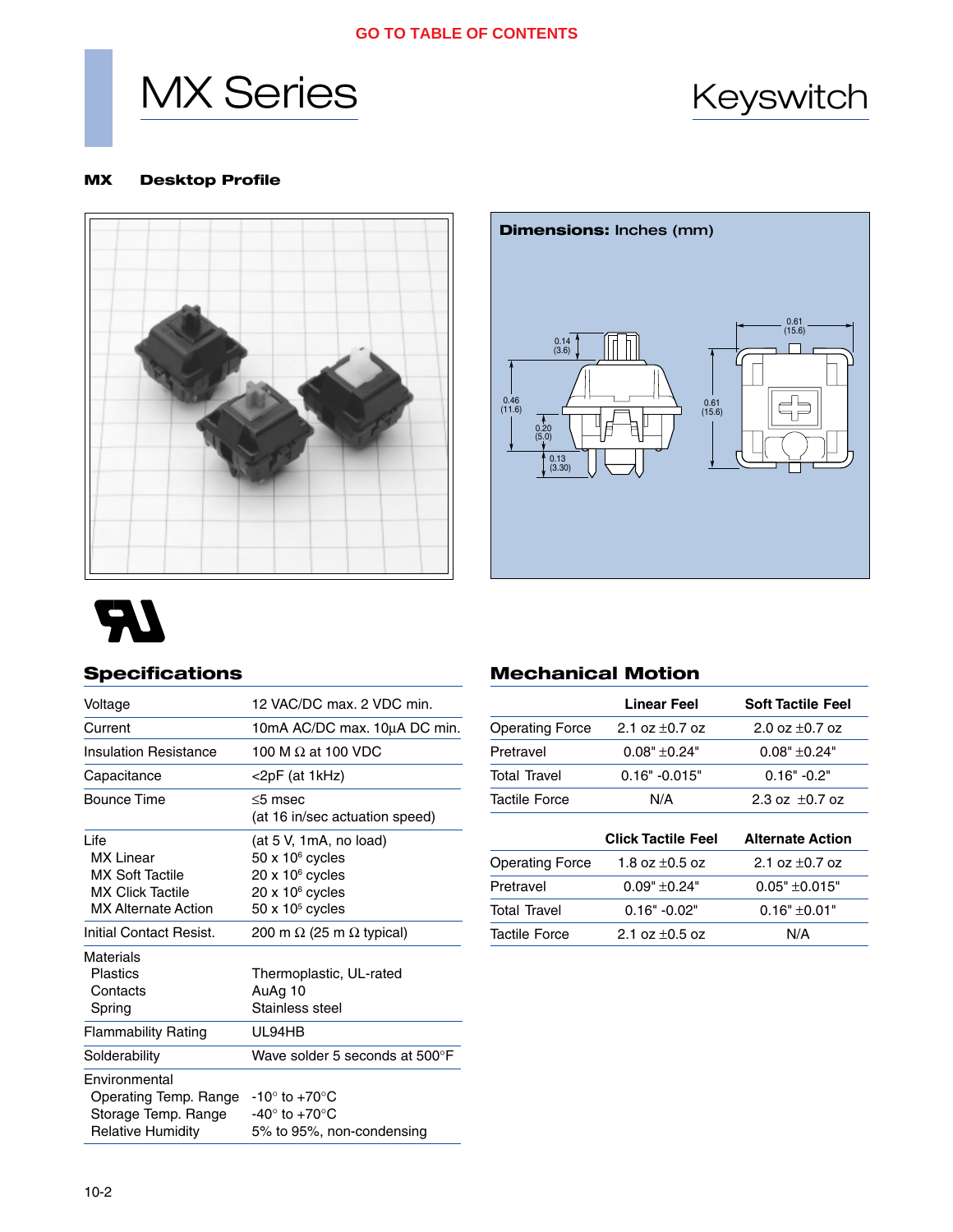

# **Mounting Options**



# **Circuit Board Layouts**



**10**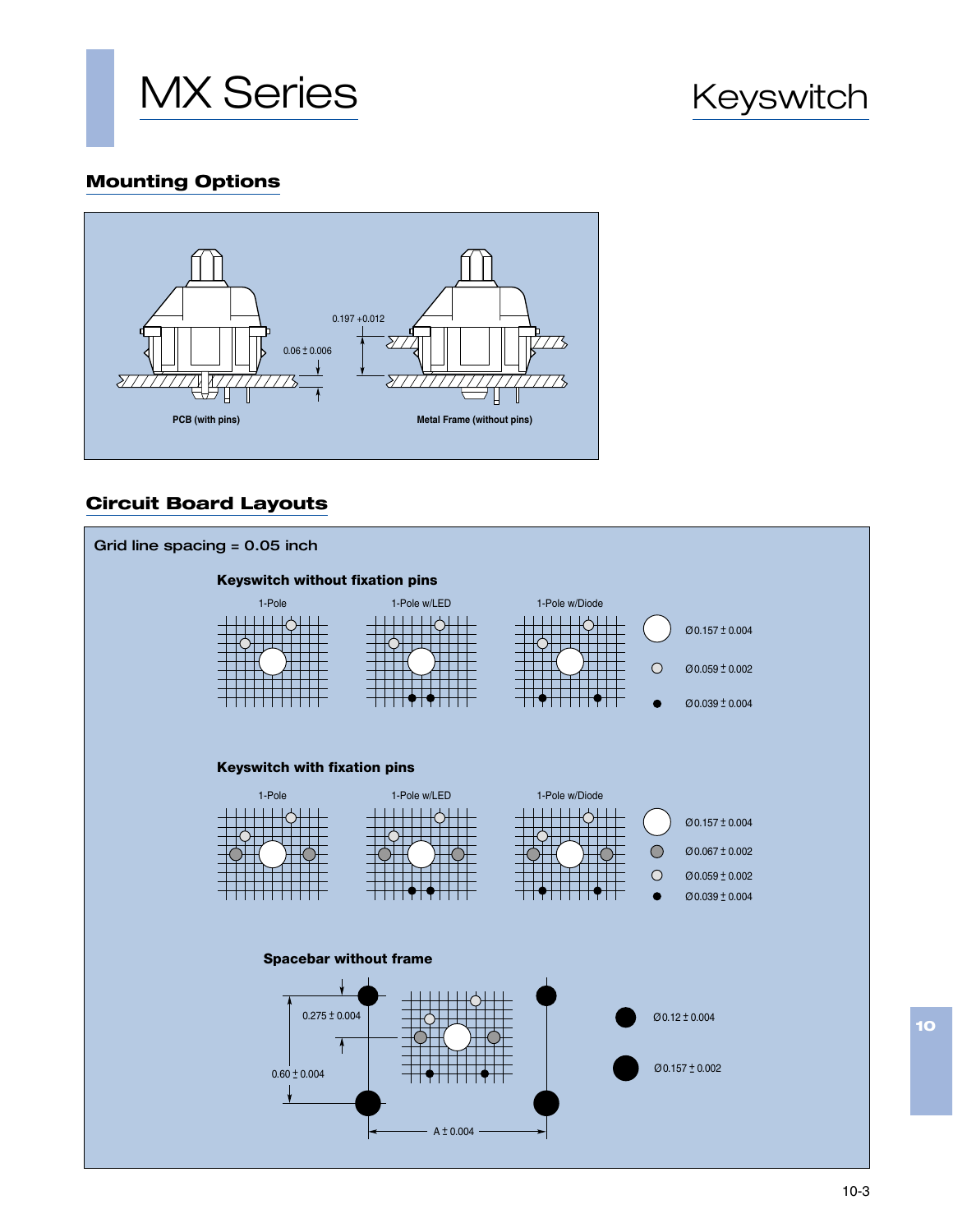



### **Keycap Dimensions**



# **Spacebar Mounting Options**



# **Metal Frame Cutout Dimensions**



#### **Leveling Mechanism Kits**

| Keycap Size   | $1 \times 2$<br>$1 \times 2, 2.5$<br>1 x 2, 2.75 | $1 \times 3$ | $1 \times 8$ | $1 \times 8$<br>$1 \times 9$<br>$1 \times 10$ | $1 \times 7$ |
|---------------|--------------------------------------------------|--------------|--------------|-----------------------------------------------|--------------|
| Keycap Type   | Std & Cylin                                      | Std & Cylin  | Std          | Cylin                                         | Cylin        |
| A (inches)    | 0.94                                             | 1.5          | 5.25         | 5.25                                          | 4.5          |
| P/N w/frame   | G99-0224                                         | G99-0225     | G99-0226     | G99-0226                                      | G99-0379     |
| P/N w/o frame | G99-0742                                         | G99-0743     | G99-0744     | G99-0744                                      | G99-0745     |